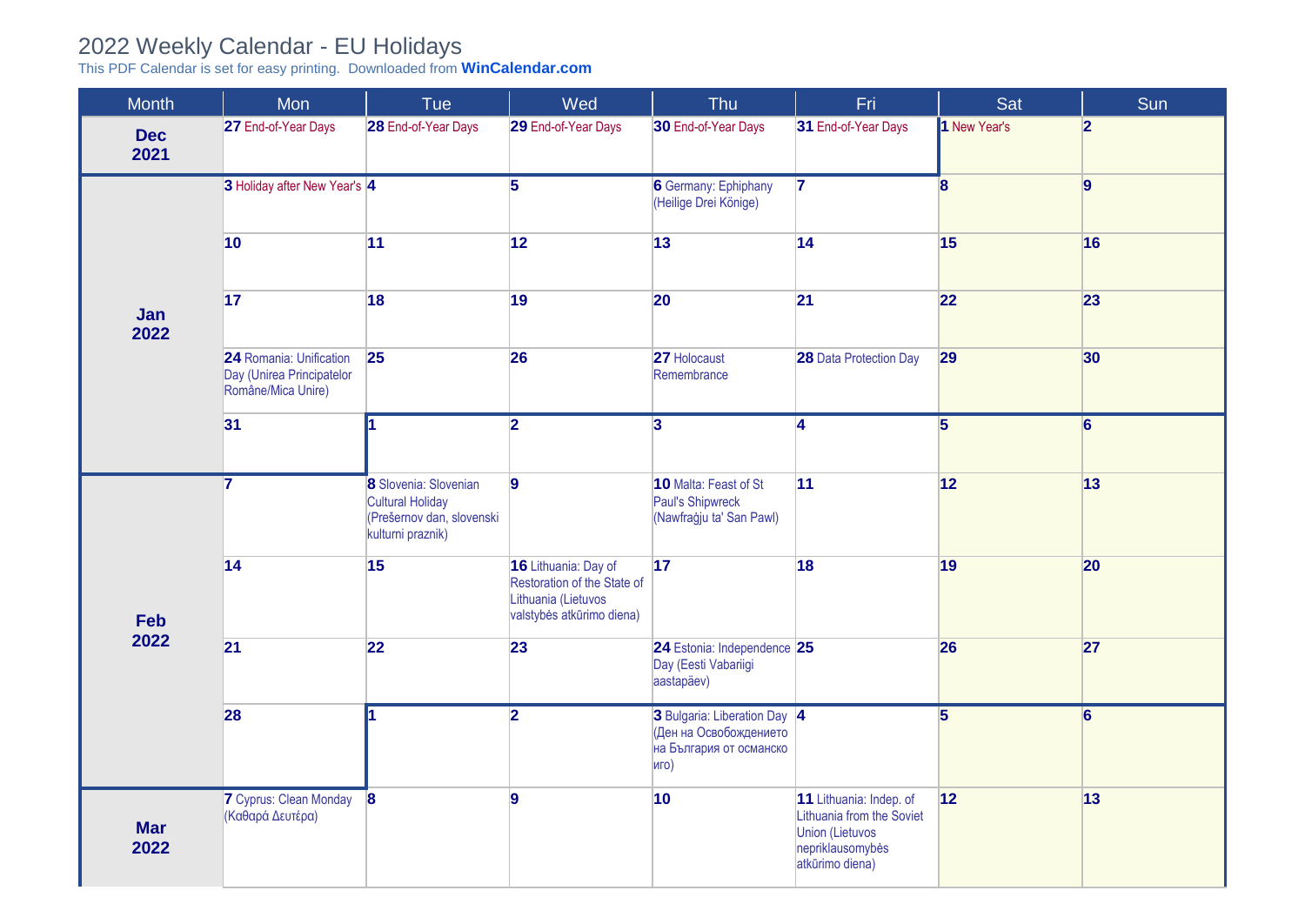| <b>Month</b> | <b>Mon</b>                                       | Tue                                                                                                                    | Wed                                                                                          | Thu                                                 | Fri                                                                                  | Sat                                          | Sun                                                                                                       |
|--------------|--------------------------------------------------|------------------------------------------------------------------------------------------------------------------------|----------------------------------------------------------------------------------------------|-----------------------------------------------------|--------------------------------------------------------------------------------------|----------------------------------------------|-----------------------------------------------------------------------------------------------------------|
|              | 14                                               | <b>15 Hungary: 1848</b><br><b>Revolution Memorial</b><br>(Nemzeti ünnep)                                               | 16                                                                                           | 17 Ireland: St Patrick's<br>Day (Lá Fhéile Pádraig) | 18                                                                                   | 19 Malta: Feast of St<br>Joseph (San Gużepp) | 20                                                                                                        |
|              | 21                                               | 22                                                                                                                     | 23                                                                                           | 24                                                  | 25 Greece: Independence 26<br><b>Day (Εικοστή Πέμπτη</b><br>Μαρτίου)                 |                                              | 27 Summer Time Begins                                                                                     |
|              | 28                                               | 29                                                                                                                     | 30                                                                                           | 31 Malta: Freedom Day<br>(Jum il-Helsien)           | 1 Cyprus: Nat'l. Day                                                                 | $\overline{2}$                               | $\overline{3}$                                                                                            |
|              | $\overline{4}$                                   | $\overline{5}$                                                                                                         | $\overline{6}$                                                                               | $\overline{7}$                                      | 8                                                                                    | $\overline{9}$                               | $ 10\rangle$                                                                                              |
|              | 11                                               | 12                                                                                                                     | 13                                                                                           | 14 Maundy Thursday                                  | 15 Good Friday                                                                       | 16                                           | 17 Easter                                                                                                 |
| Apr<br>2022  | 18 Easter Monday                                 | 19                                                                                                                     | 20                                                                                           | 21                                                  | 22                                                                                   | 23                                           | 24                                                                                                        |
|              | 25 Portugal: Freedom<br>Day (Dia da Liberdade)   | 26                                                                                                                     | 27 Slovenia: Day of<br><b>Uprising Against</b><br>Occupation (Dan upora<br>proti okupatorju) | 28                                                  | 29                                                                                   | 30                                           | 1 Convocation of the<br>Constitulvt Assembly of<br>Latvia (Latvijas<br>Satversmes sapulces<br>sasaukšana) |
|              | 2 UK: May Day / Early<br><b>May Bank Holiday</b> | 3 Poland: Constitution Day 4 Latvia: Restoration of<br>(Trzeciego Maja)                                                | Independence Day<br>(Latvijas Republikas<br>Neatkarības atjaunošanas<br>diena)               | 5 Netherlands: Liberation<br>Day (Bevrijdingsdag)   | 6 Bulgaria: St George's<br>(Гергьовден, ден на<br>храбростта и<br>Българската армия) | $\mathbf{z}$                                 | 8 Slovakia: Day of Victory<br>over Fascism (Víťazstva<br>nad fašizmom)                                    |
| <b>May</b>   | 9 Europe Day                                     | 10                                                                                                                     | 11                                                                                           | 12                                                  | 13 Denmark: Great Prayer 14<br>Day (Store Bededag)                                   |                                              | 15                                                                                                        |
| 2022         | 16                                               | 17 Day Against<br>Homophobia                                                                                           | 18                                                                                           | 19                                                  | 20                                                                                   | 21                                           | 22                                                                                                        |
|              | 23                                               | 24 Bulgaria: St Cyril and<br>Methodius Day (Ден на<br>българската просвета и<br>култура и на славянската<br>писменост) | <b>25</b>                                                                                    | 26 Ascension Day                                    | 27                                                                                   | 28                                           | 29                                                                                                        |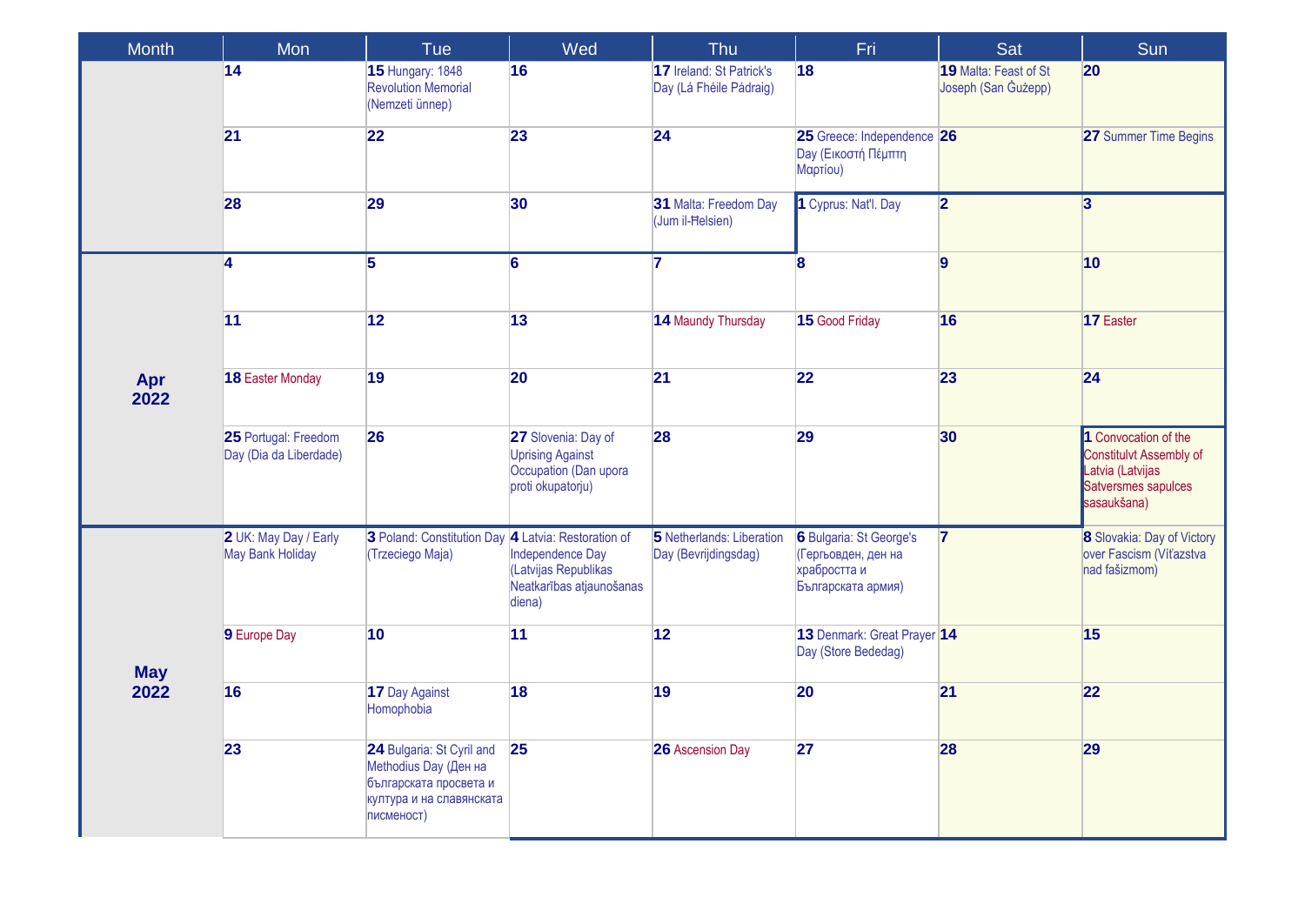| <b>Month</b> | Mon                                                              | Tue                                                 | Wed                                                                         | Thu                                                                | Fri.                                                                                                                                                                      | Sat                                          | Sun                                                                 |
|--------------|------------------------------------------------------------------|-----------------------------------------------------|-----------------------------------------------------------------------------|--------------------------------------------------------------------|---------------------------------------------------------------------------------------------------------------------------------------------------------------------------|----------------------------------------------|---------------------------------------------------------------------|
|              | 30 UK: Spring Bank<br>Holiday                                    | 31                                                  |                                                                             | 2 Italy: Republic Day<br>(Festa della Repubblica)                  | $\overline{\mathbf{3}}$                                                                                                                                                   | $\overline{\mathbf{A}}$                      | 5 Denmark: Constitution<br>Day of Denmark (Danmark<br>Grundlovsdag) |
|              | <b>6</b> Ireland: June Holiday<br>(Lá Saoire i mí<br>Mheitheamh) | Giugno)                                             | 7 Malta: 7th of June (Sette 8 Primož Trubar Day (Dan 9<br>Primoža Trubarja) |                                                                    | 10 Portugal: Portugal Day 11<br>(Dia de Portugal)                                                                                                                         |                                              | 12                                                                  |
| Jun          | 13                                                               | 14 World Blood Donor<br>Day                         | 15                                                                          | 16                                                                 | 17                                                                                                                                                                        | 18                                           | 19                                                                  |
| 2022         | 20                                                               | 21                                                  | 22 Croatia: Anti-Fascist<br>Struggle Day (Dan<br>antifašističke borbe)      | 23 Līgo Day Starts (Līgo<br>diena sākas)                           | 24 Finland: Midsommer<br>Eve (Juhannusaatto)                                                                                                                              | 25 Finland: Midsommer<br>Day (Juhannuspäivä) | 26                                                                  |
|              | 27                                                               | 28                                                  | 29 Malta: Feast of St<br>Peter & St Paul (L-Imnarja)                        | 30 <sup>°</sup>                                                    |                                                                                                                                                                           | $\overline{\mathbf{2}}$                      | $\overline{3}$                                                      |
|              | 4                                                                | $\overline{\mathbf{5}}$                             | 6 Czech Rep: Jan Hus<br>Day (Upálení mistra Jana<br>Husa)                   | $\overline{7}$                                                     | 8                                                                                                                                                                         | $\overline{9}$                               | $ 10\rangle$                                                        |
| Jul          | 11                                                               | 12 N. Ireland: Batlle of<br>Boyne / Orangemen's Day | 13                                                                          | 14 France: Bastille Day<br>(Fête Nat'l.e / Le quatorze<br>juillet) | 15                                                                                                                                                                        | 16                                           | 17                                                                  |
| 2022         | 18                                                               | 19                                                  | 20                                                                          | 21 Belgium: Belgian Nat'l. 22<br>Day (Fête Nat'l.e)                |                                                                                                                                                                           | 23                                           | 24                                                                  |
|              | 25                                                               | 26                                                  | 27                                                                          | 28                                                                 | 29                                                                                                                                                                        | 30                                           | 31                                                                  |
| Aug<br>2022  | 1 Scotland: Summer Bank 2<br>Holiday                             |                                                     | $\overline{\mathbf{3}}$                                                     | $\overline{4}$                                                     | 5 Croatia: Victory and<br><b>Homeland Thanksgiving</b><br>Day and the Day of<br>Croatian defenders<br>(pobjede i domovinske<br>zahvalnosti i Dan hrvatskih<br>branitelja) | 6                                            | $\overline{7}$                                                      |
|              | 8                                                                | 9                                                   | 10                                                                          | 11                                                                 | 12                                                                                                                                                                        | 13                                           | 14                                                                  |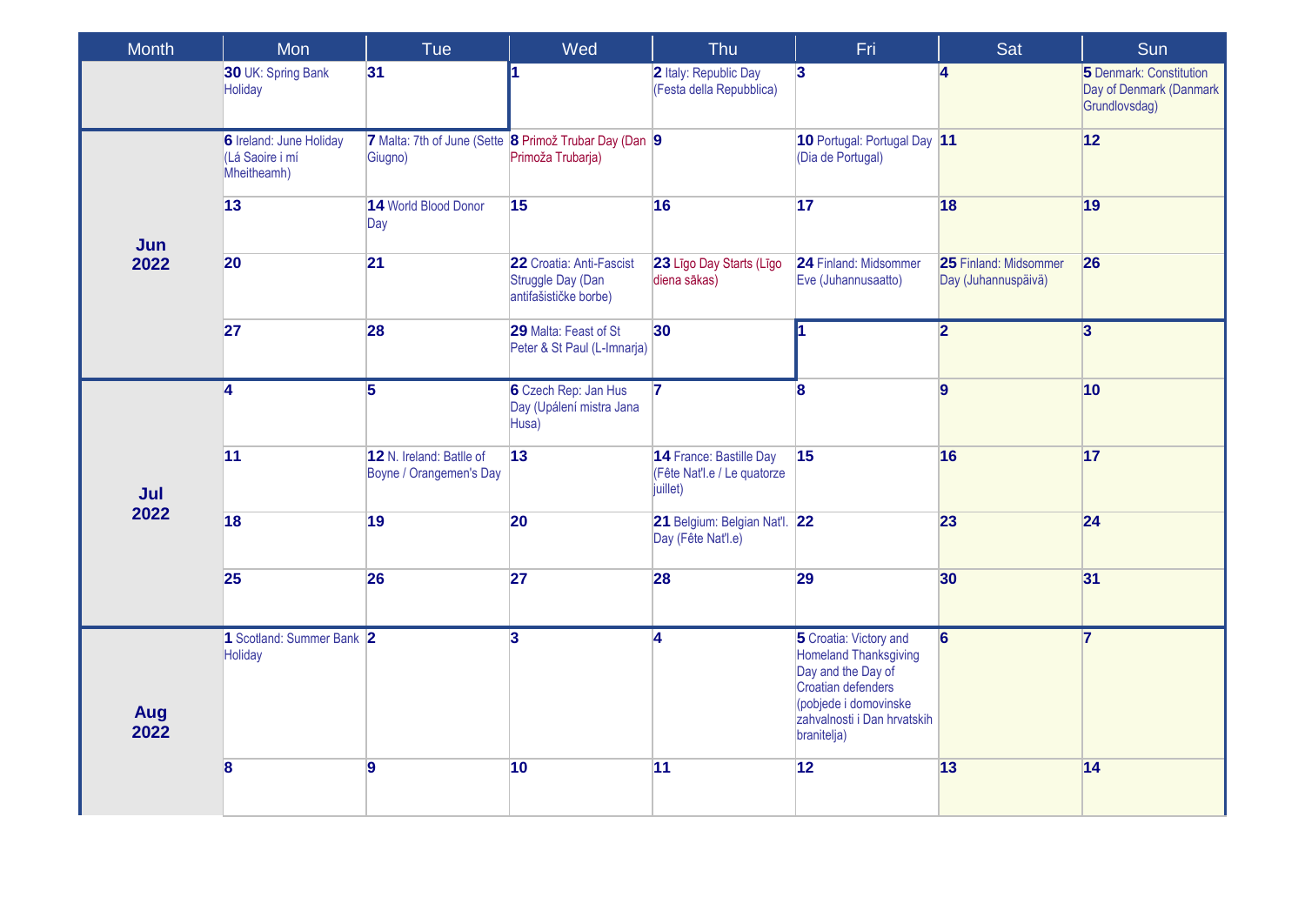| <b>Month</b> | Mon                                                                                                       | Tue                                                    | Wed                                                                                                                                  | Thu                                                                                                            | Fri                                                                  | Sat                                                                                   | Sun                                                |
|--------------|-----------------------------------------------------------------------------------------------------------|--------------------------------------------------------|--------------------------------------------------------------------------------------------------------------------------------------|----------------------------------------------------------------------------------------------------------------|----------------------------------------------------------------------|---------------------------------------------------------------------------------------|----------------------------------------------------|
|              | 15 Assumption                                                                                             | 16                                                     | 17 Slovsles in Prekmurje<br>Incorporated into the<br>Mother Nation (Slovšle v<br>Prekmurju, Ki So Vključene<br>v Materino Narodnost) | 18                                                                                                             | 19                                                                   | 20 Estonia: Day of<br><b>Restoration of</b><br>Independence<br>(Taasiseseisvumispäev) | 21                                                 |
|              | 22                                                                                                        | 23                                                     | 24                                                                                                                                   | 25                                                                                                             | 26                                                                   | 27                                                                                    | 28                                                 |
|              | 29 Slovakia: Slovak Nat'l.<br><b>Uprising Anniversary</b><br>(Výročie Slovenského<br>národného povstania) | 30                                                     | 31                                                                                                                                   | 1 Day of the Constitution<br>of the Slovak Republic<br>(Deň Ústavy Slovenskej<br>Republiky)                    | $\overline{2}$                                                       | $\overline{3}$                                                                        | $\overline{\mathbf{4}}$                            |
|              | 5                                                                                                         | 6 Bulgaria: Unification Day 7<br>(Ден на Съединението) |                                                                                                                                      | 8 Feast of Our Lady of<br>Victories (Festa tal-<br>Madonna tal-Vitorji)                                        | 9                                                                    | 10                                                                                    | 11                                                 |
| <b>Sep</b>   | 12                                                                                                        | 13                                                     | 14                                                                                                                                   | 15 Day of Restoration of<br>the Primorska Region to<br>the Motherland (Dan<br>Obnove Primorske na<br>Domovino) | 16                                                                   | 17                                                                                    | 18 European Heritage<br>Days                       |
| 2022         | 19                                                                                                        | 20                                                     | 21 Malta: Independence<br>Day (Jum I-Indipendenza)                                                                                   | 22 Bulgaria:<br>Independence Day (Ден<br>на независимостта на<br>България)                                     | 23                                                                   | 24                                                                                    | 25                                                 |
|              | 26 European Day of<br>Languages                                                                           | 27                                                     | 28 Czech Rep: St.<br>Wenceslas Day / Czech<br>Statehood Day (Den české<br>státnosti)                                                 | 29                                                                                                             | 30                                                                   | 1 Cyprus: Indep. Day                                                                  | 2                                                  |
|              | 3 Germany: German Unity 4<br>Day (Tag der Deutschen<br>Einheit)                                           |                                                        | 5                                                                                                                                    | 6                                                                                                              |                                                                      | 8 Croatia: Independence<br>Day (Dan neovisnosti)                                      | 9                                                  |
| Oct          | 10 Day Against the Death 11<br>Penalty                                                                    |                                                        | 12 Spain: Spain's Nat'l.<br>Day (Día de la Hispanidad)                                                                               | 13                                                                                                             | 14                                                                   | 15                                                                                    | 16 World Food Day                                  |
| 2022         | 17 Overcome Extreme<br>Poverty                                                                            | 18                                                     | 19                                                                                                                                   | 20                                                                                                             | 21                                                                   | 22                                                                                    | <b>23 Hungary: Republic Day</b><br>(Nemzeti ünnep) |
|              | 24                                                                                                        | 25 European Day of<br>Justice                          | 26 Austria: Austrian Nat'l. 27<br>Day (Nat'l.feiertag)                                                                               |                                                                                                                | 28 Greece: Greek Nat'l. / 29<br>Ohi Day (Το Όχι or Ημέρα<br>του Όχι) |                                                                                       | <b>30 Summer Time Ends</b>                         |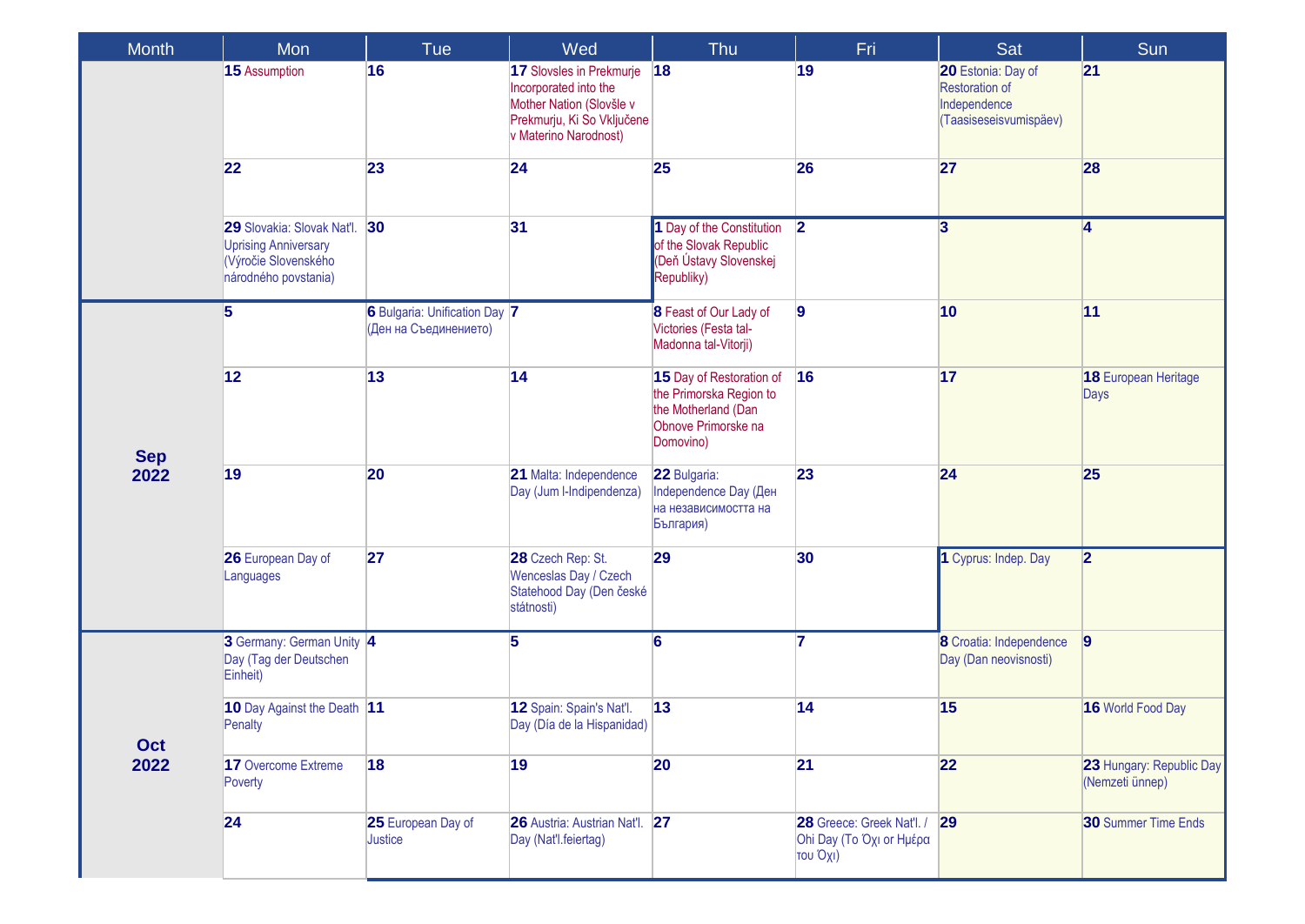| Month      | Mon                                                                  | <b>Tue</b>                                              | Wed                                                              | <b>Thu</b>                                                                                 | Fri.                                                                                      | Sat                 | Sun                    |
|------------|----------------------------------------------------------------------|---------------------------------------------------------|------------------------------------------------------------------|--------------------------------------------------------------------------------------------|-------------------------------------------------------------------------------------------|---------------------|------------------------|
|            | 31 Ireland: October<br>Holiday (Lá Saoire i mí<br>Dheireadh Fómhair) | 1 All Saints' Day                                       | 2 All Souls' Day                                                 | $\vert$ 3                                                                                  |                                                                                           | $5^{\circ}$         | <b>6</b>               |
|            | 7                                                                    | Я                                                       | 9                                                                | 10                                                                                         | 11 France: Armistice Day 12                                                               |                     | 13                     |
| <b>Nov</b> | 14                                                                   | 15 Belgium: King's Feast<br>(Koningsdag)                | 16 Germany: Day of<br>Repentance and Prayer<br>(Buß- und Bettag) | 17 Czech Rep: Struggle<br>for Freedom & Democracy<br>Day (Boje za svobodu a<br>demokracii) | <b>18</b> Proclamation of the<br>Republic of Latvia (Latvijas<br>Republikas proklamēšana) | 19                  | 20                     |
| 2022       | 21                                                                   | 22                                                      | 23 Rudolf Maister Day<br>(Dan Rudolfa Maistra)                   | 24                                                                                         | 25 Day Against Domestic 26<br><b>Violence</b>                                             |                     | 27                     |
|            | 28                                                                   | 29                                                      | 30 Scotland: St. Andrew's 1 Romania: Great Union<br>Day          | Nat'l. Day (Ziua<br>Națională/Marea Unire)                                                 | $\overline{2}$                                                                            | $\overline{3}$      | $\vert$ 4              |
|            | 5                                                                    | 6 Spain: Constitution Day 7<br>(Día de la Constitución) |                                                                  | 8 Spain: Immaculate<br>Conception (Día de la<br>Inmaculada Concepción)                     | 9                                                                                         | 10                  | 11                     |
| <b>Dec</b> | 12                                                                   | 13 Malta: Republic Day<br>(Jum ir-Repubblika)           | 14                                                               | 15                                                                                         | 16                                                                                        | 17                  | <b>18 Migrants Day</b> |
| 2022       | 19                                                                   | 20                                                      | 21                                                               | 22                                                                                         | 23                                                                                        | 24 Christmas Eve    | 25 Christmas Day       |
|            | 26 End-of-Year Days                                                  | 27 End-of-Year Days                                     | 28 End-of-Year Days                                              | 29 End-of-Year Days                                                                        | 30 End-of-Year Days                                                                       | 31 End-of-Year Days | 1 New Year's           |

More Calendar Templates: [2022,](https://www.wincalendar.com/2022-Calendar-with-EU-Holidays) [2023,](https://www.wincalendar.com/2023-Calendar-with-EU-Holidays) [Online Calendar](https://www.wincalendar.com/EU-Calendar/2022)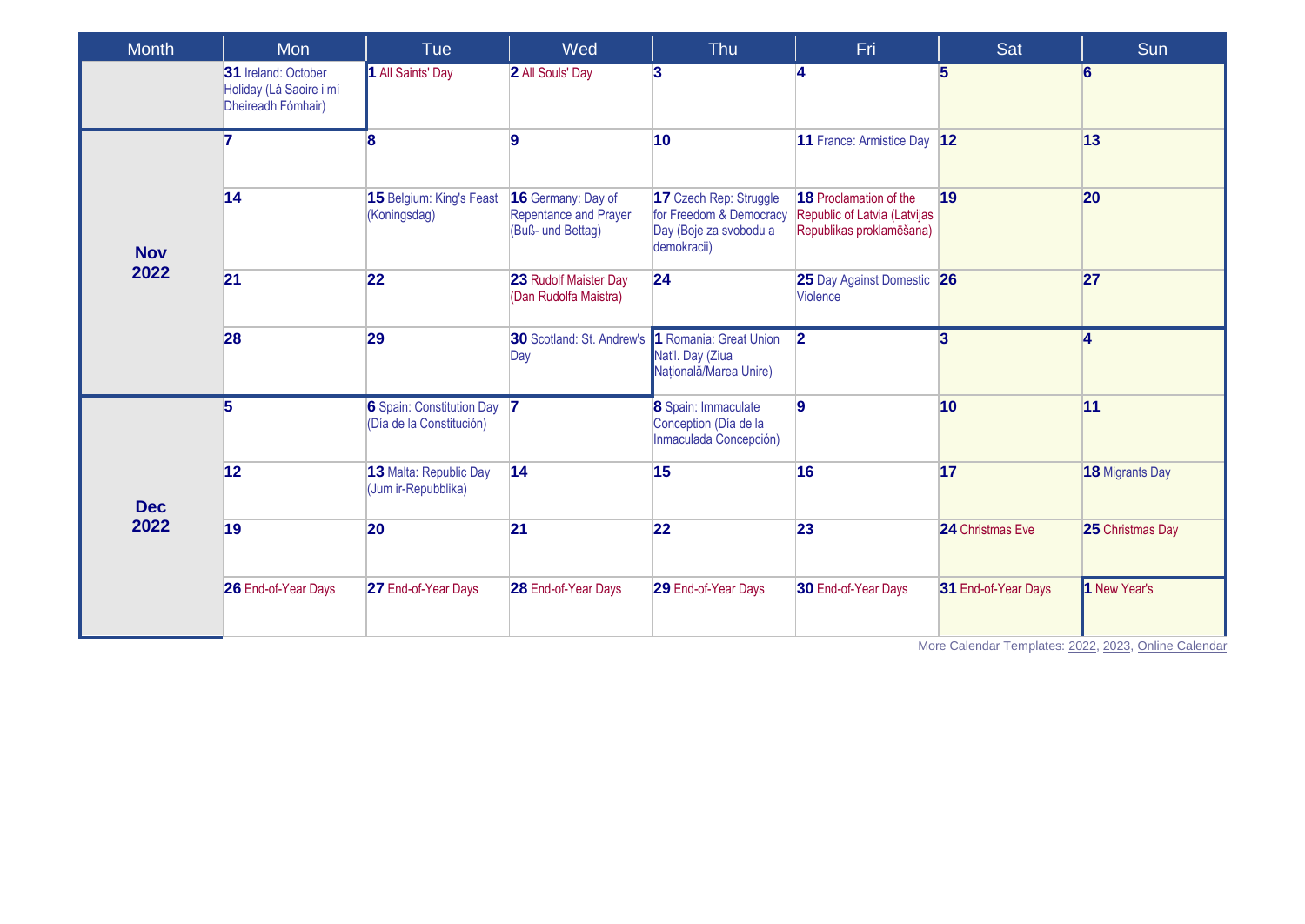## EU Holidays for 2022. Holiday list includes EU member country national days. Courtesy of **[WinCalendar.com](https://www.wincalendar.com/2022-Calendar-with-EU-Holidays)**

| 1 Jan  | <b>New Year's</b>                                                                                  |
|--------|----------------------------------------------------------------------------------------------------|
| 1 Jan  | Slovakia: Day of the Establishment of the Slovak Republic (Vzniku<br>Slovenskej republiky)         |
| 3 Jan  | <b>Holiday after New Year's</b>                                                                    |
| 6 Jan  | Germany: Ephiphany (Heilige Drei Könige)                                                           |
| 6 Jan  | Sweden: Ephiphany (Trettondedag Jul)                                                               |
| 24 Jan | Romania: Unification Day (Unirea Principatelor Române/Mica Unire)                                  |
| 27 Jan | <b>Holocaust Remembrance</b>                                                                       |
| 28 Jan | <b>Data Protection Day</b>                                                                         |
| 8 Feb  | Slovenia: Slovenian Cultural Holiday (Prešernov dan, slovenski<br>kulturni praznik)                |
| 10 Feb | Malta: Feast of St Paul's Shipwreck (Nawfragju ta' San Pawl)                                       |
| 16 Feb | Lithuania: Day of Restoration of the State of Lithuania (Lietuvos<br>valstybės atkūrimo diena)     |
| 24 Feb | Estonia: Independence Day (Eesti Vabariigi aastapäev)                                              |
| 3 Mar  | Bulgaria: Liberation Day (Ден на Освобождението на България от<br>османско иго)                    |
| 7 Mar  | Cyprus: Clean Monday (Καθαρά Δευτέρα)                                                              |
| 11 Mar | Lithuania: Indep. of Lithuania from the Soviet Union (Lietuvos<br>nepriklausomybės atkūrimo diena) |
| 15 Mar | Hungary: 1848 Revolution Memorial (Nemzeti ünnep)                                                  |
| 17 Mar | Ireland: St Patrick's Day (Lá Fhéile Pádraig)                                                      |
| 19 Mar | Malta: Feast of St Joseph (San Gużepp)                                                             |
| 25 Mar | Greece: Independence Day (Εικοστή Πέμπτη Μαρτίου)                                                  |
| 27 Mar | <b>Summer Time Begins</b>                                                                          |
| 31 Mar | Malta: Freedom Day (Jum il-Helsien)                                                                |
| 1 Apr  | Cyprus: Nat'l. Day                                                                                 |
| 14 Apr | <b>Maundy Thursday</b>                                                                             |
| 15 Apr | <b>Good Friday</b>                                                                                 |
| 17 Apr | <b>Easter</b>                                                                                      |
| 18 Apr | <b>Easter Monday</b>                                                                               |
| 25 Apr | Portugal: Freedom Day (Dia da Liberdade)                                                           |
| 25 Apr | Italy: Liberation Day (Festa della Liberazione)                                                    |
| 27 Apr | Slovenia: Day of Uprising Against Occupation (Dan upora proti<br>okupatorju)                       |
| 27 Apr | Netherlands: King's Day (Koningsdag)                                                               |

| 1 May  | <b>Convocation of the Constitulvt Assembly of Latvia (Latvijas</b><br>Satversmes sapulces sasaukšana)      |
|--------|------------------------------------------------------------------------------------------------------------|
| 1 May  | <b>Labour Day</b>                                                                                          |
| 1 May  | Ireland: La Bealtaine                                                                                      |
| 1 May  | Estonia: Spring Day (Kevadpüha)                                                                            |
| 2 May  | UK: May Day / Early May Bank Holiday                                                                       |
| 3 May  | Poland: Constitution Day (Trzeciego Maja)                                                                  |
| 3 May  | <b>World Press Freedom Day</b>                                                                             |
| 4 May  | Latvia: Restoration of Independence Day (Latvijas Republikas<br>Neatkarības atjaunošanas diena)            |
| 5 May  | Netherlands: Liberation Day (Bevrijdingsdag)                                                               |
| 6 May  | Bulgaria: St George's (Гергьовден, ден на храбростта и<br>Българската армия)                               |
| 8 May  | Slovakia: Day of Victory over Fascism (Víťazstva nad fašizmom)                                             |
| 8 May  | Czech Rep: Liberation Day / Europe Victory Day (Den vítězství or<br>Den osvobození)                        |
| 8 May  | France: Victory in Europe Day (Victoire 1945 / 8 Mai)                                                      |
| 9 May  | <b>Europe Day</b>                                                                                          |
| 13 May | Denmark: Great Prayer Day (Store Bededag)                                                                  |
| 17 May | Day Against Homophobia                                                                                     |
| 24 May | Bulgaria: St Cyril and Methodius Day (Ден на българската<br>просвета и култура и на славянската писменост) |
| 26 May | <b>Ascension Day</b>                                                                                       |
| 30 May | <b>UK: Spring Bank Holiday</b>                                                                             |
| 30 May | Croatia: Statehood Day (Dan državnosti)                                                                    |
| 2 Jun  | Italy: Republic Day (Festa della Repubblica)                                                               |
| 5 Jun  | Denmark: Constitution Day of Denmark (Danmark Grundlovsdag)                                                |
| 5 Jun  | Netherlands: Pentecost (Pinksteren)                                                                        |
| 6 Jun  | Ireland: June Holiday (Lá Saoire i mí Mheitheamh)                                                          |
| 6 Jun  | Belgium: Pentecost Monday (Pinkstermaandag)                                                                |
| 6 Jun  | Sweden: Nat'l. Day (Sveriges Nat'l.dagen)                                                                  |
| 6 Jun  | <b>Whit Monday</b>                                                                                         |
| 7 Jun  | Malta: 7th of June (Sette Giugno)                                                                          |
| 8 Jun  | Primož Trubar Day (Dan Primoža Trubarja)                                                                   |
| 10 Jun | Portugal: Portugal Day (Dia de Portugal)                                                                   |
| 14 Jun | <b>World Blood Donor Day</b>                                                                               |
| 22 Jun | Croatia: Anti-Fascist Struggle Day (Dan antifašističke borbe)                                              |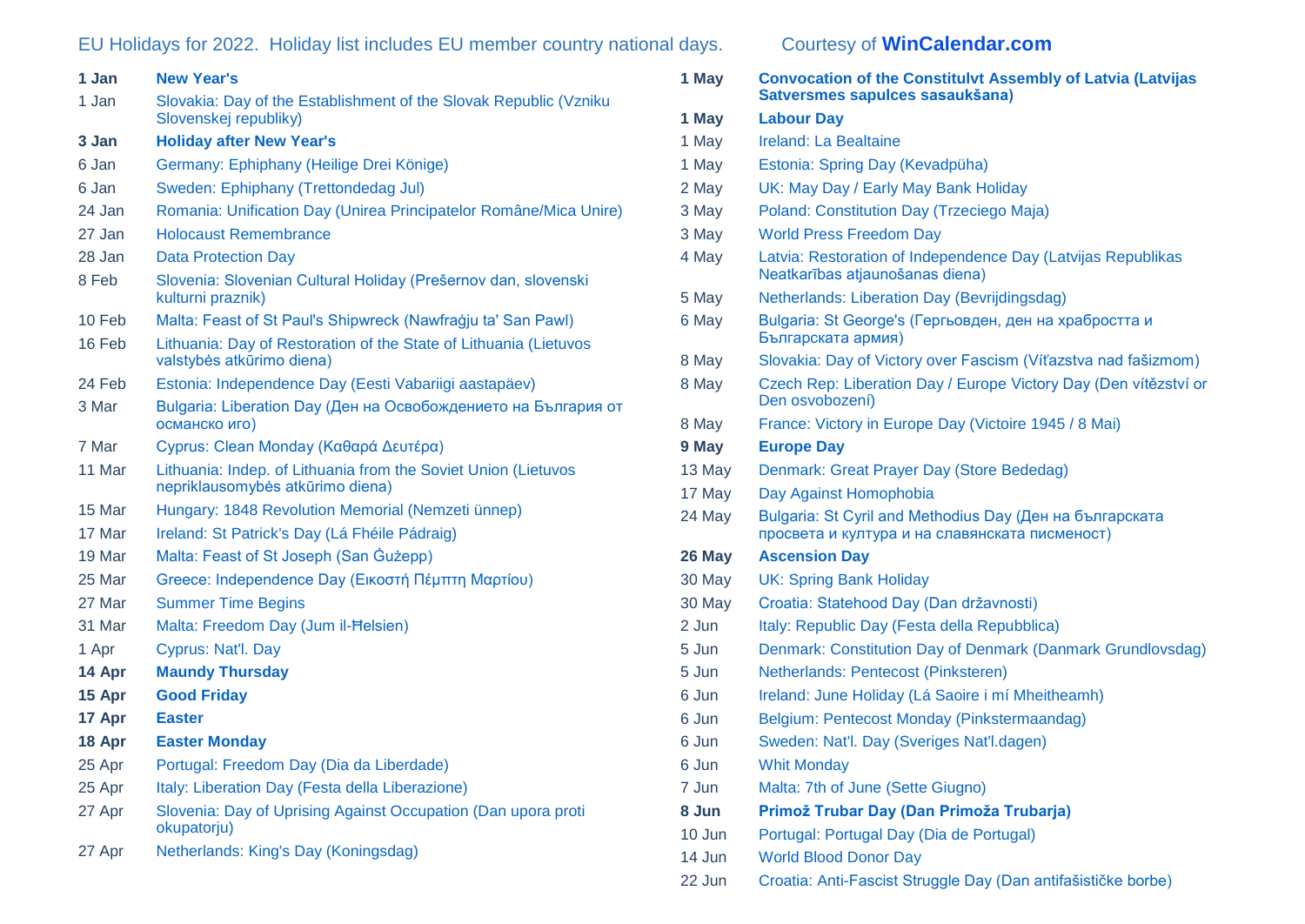| 23 Jun | Līgo Day Starts (Līgo diena sākas)                                                                                                                   |
|--------|------------------------------------------------------------------------------------------------------------------------------------------------------|
| 23 Jun | Luxembourg: Nat'l. Holiday / Sovereign's birthday                                                                                                    |
| 23 Jun | Estonia: Victory Day (Võidupüha)                                                                                                                     |
| 24 Jun | Finland: Midsommer Eve (Juhannusaatto)                                                                                                               |
| 24 Jun | Latvia: Midsummer Day (Jāṇi)                                                                                                                         |
| 25 Jun | Finland: Midsommer Day (Juhannuspäivä)                                                                                                               |
| 25 Jun | Sweden: Midsummer Day (Midsommardagen)                                                                                                               |
| 25 Jun | Slovenia: Statehood Day (Dan Državnosti)                                                                                                             |
| 29 Jun | Malta: Feast of St Peter & St Paul (L-Imnarja)                                                                                                       |
| 6 Jul  | Czech Rep: Jan Hus Day (Upálení mistra Jana Husa)                                                                                                    |
| 6 Jul  | Lithuania: Statehood Day (Valstybės diena)                                                                                                           |
| 12 Jul | N. Ireland: Batlle of Boyne / Orangemen's Day                                                                                                        |
| 14 Jul | France: Bastille Day (Fête Nat'l.e / Le quatorze juillet)                                                                                            |
| 21 Jul | Belgium: Belgian Nat'l. Day (Fête Nat'l.e)                                                                                                           |
| 1 Aug  | <b>Scotland: Summer Bank Holiday</b>                                                                                                                 |
| 5 Aug  | Croatia: Victory and Homeland Thanksgiving Day and the Day of<br>Croatian defenders (pobjede i domovinske zahvalnosti i Dan<br>hrvatskih branitelja) |
| 15 Aug | <b>Assumption</b>                                                                                                                                    |
| 15 Aug | Cyprus: Dormition of the Theotokos (Κοίμησις Θεοτόκου)                                                                                               |
| 15 Aug | Romania: Dormition of the Theotokos (Adormirea Maicii<br>Domnului/Sfânta Maria Mare)                                                                 |
| 17 Aug | Slovsles in Prekmurje Incorporated into the Mother Nation<br>(Slovšle v Prekmurju, Ki So Vključene v Materino Narodnost)                             |
| 20 Aug | Estonia: Day of Restoration of Independence<br>(Taasiseseisvumispäev)                                                                                |
| 20 Aug | Hungary: St Stephen's Day (Szent István ünnepe)                                                                                                      |
| 29 Aug | Slovakia: Slovak Nat'l. Uprising Anniversary (Výročie Slovenského<br>národného povstania)                                                            |
| 29 Aug | <b>UK: Summer Bank Holiday</b>                                                                                                                       |
| 1 Sep  | Day of the Constitution of the Slovak Republic (Deň Ústavy<br>Slovenskej Republiky)                                                                  |
| 1 Sep  | Slovakia: Constitution Day (Ústavy Slovenskej republiky)                                                                                             |
| 6 Sep  | Bulgaria: Unification Day (Ден на Съединението)                                                                                                      |
| 8 Sep  | Feast of Our Lady of Victories (Festa tal-Madonna tal-Vitorji)                                                                                       |
| 15 Sep | Day of Restoration of the Primorska Region to the Motherland<br>(Dan Obnove Primorske na Domovino)                                                   |
| 15 Sep | Slovakia: Day of Our Lady of the Seven Sorrows (Sviatok Panny<br>Márie Sedembolestnej)                                                               |

18 Sep [European Heritage Days](https://www.wincalendar.com/European-Heritage-Days)

| 21 Sep | Malta: Independence Day (Jum I-Indipendenza)                                                  |
|--------|-----------------------------------------------------------------------------------------------|
| 22 Sep | Bulgaria: Independence Day (Ден на независимостта на<br>България)                             |
| 26 Sep | <b>European Day of Languages</b>                                                              |
| 28 Sep | Czech Rep: St. Wenceslas Day / Czech Statehood Day (Den české<br>státnosti)                   |
| 1 Oct  | Cyprus: Indep. Day                                                                            |
| 3 Oct  | Germany: German Unity Day (Tag der Deutschen Einheit)                                         |
| 8 Oct  | Croatia: Independence Day (Dan neovisnosti)                                                   |
| 10 Oct | Day Against the Death Penalty                                                                 |
| 10 Oct | Day for Organ Donation & Transplantation                                                      |
| 12 Oct | Spain: Spain's Nat'l. Day (Día de la Hispanidad)                                              |
| 16 Oct | <b>World Food Day</b>                                                                         |
| 17 Oct | <b>Overcome Extreme Poverty</b>                                                               |
| 23 Oct | Hungary: Republic Day (Nemzeti ünnep)                                                         |
| 25 Oct | <b>European Day of Justice</b>                                                                |
| 26 Oct | Austria: Austrian Nat'l. Day (Nat'l.feiertag)                                                 |
| 28 Oct | Greece: Greek Nat'l. / Ohi Day (Το Όχι or Ημέρα του Όχι)                                      |
| 28 Oct | Czech Rep: Independent Czechoslovak State Day (Vzniku<br>samostatného československého státu) |
| 28 Oct | Cyprus: Ochi Day (Επέτειος του)                                                               |
| 30 Oct | <b>Summer Time Ends</b>                                                                       |
| 31 Oct | Ireland: October Holiday (Lá Saoire i mí Dheireadh Fómhair)                                   |
| 31 Oct | Germany: Reformation Day (Reformationstag)                                                    |
| 31 Oct | Slovenia: Reformation Day (Dan Reformacije)                                                   |
| 1 Nov  | <b>All Saints' Day</b>                                                                        |
| 1 Nov  | Slovenia: Day of the Dead (Spomina na Mrtve / Dan Mrtvih)                                     |
| 1 Nov  | Bulgaria: Nat'l. Awakening Day (Ден на народните будители)                                    |
| 2 Nov  | <b>All Souls' Day</b>                                                                         |
| 11 Nov | <b>France: Armistice Day</b>                                                                  |
| 11 Nov | Poland: Independence Day (Narodowe Święto Niepodległości)                                     |
| 15 Nov | Belgium: King's Feast (Koningsdag)                                                            |
| 16 Nov | Germany: Day of Repentance and Prayer (Buß- und Bettag)                                       |
| 17 Nov | Czech Rep: Struggle for Freedom & Democracy Day (Boje za<br>svobodu a demokracii)             |
| 17 Nov | Slovakia: Struggle for Freedom and Democracy Day (Deň boja za<br>slobodu a demokraciu)        |
| 18 Nov | <b>Proclamation of the Republic of Latvia (Latvijas Republikas</b>                            |

**[proklamēšana\)](https://www.wincalendar.com/EU-Calendar/November-2022?v=18)**